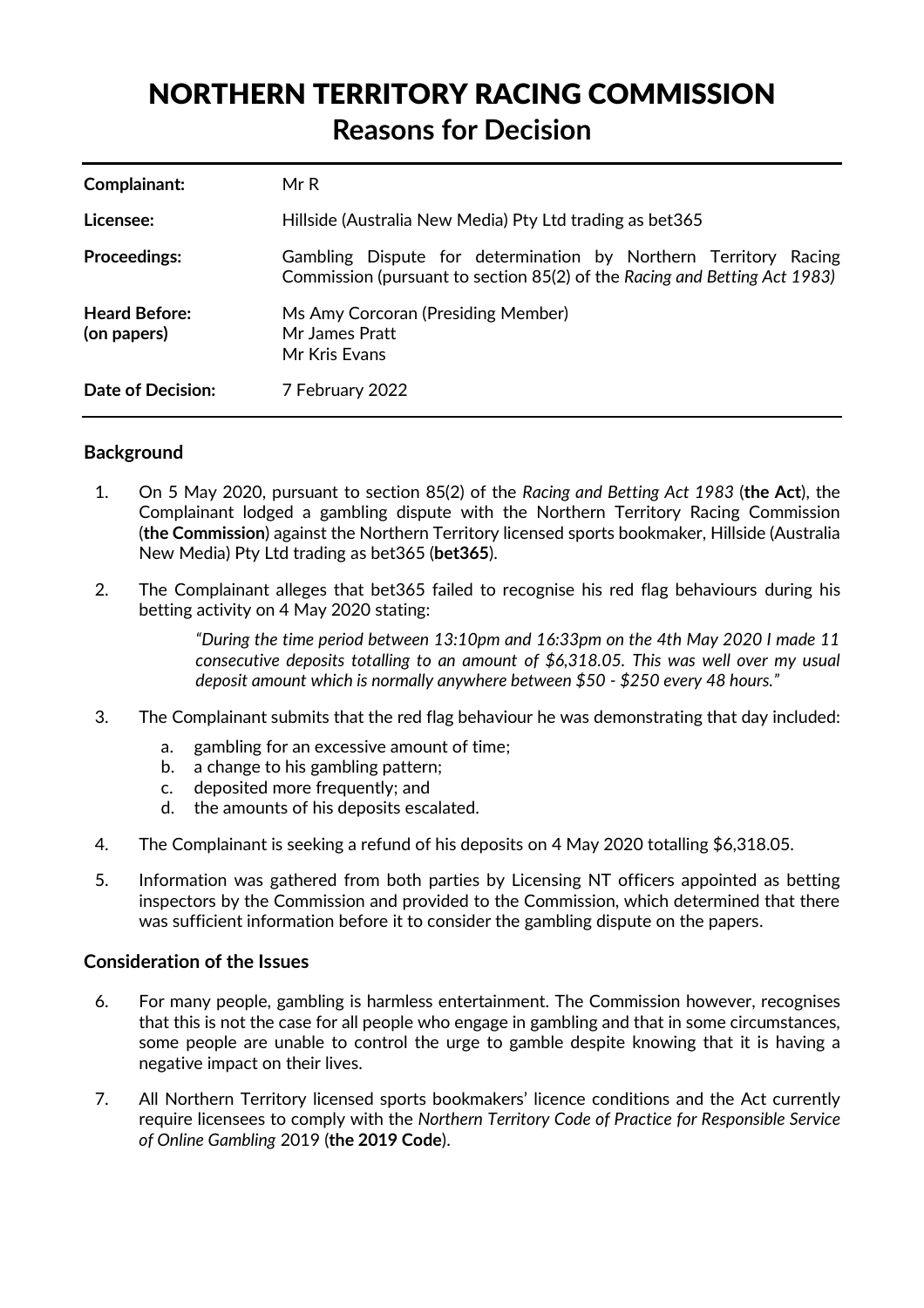- 8. The 2019 Code came into effect on 26 May 2019, having replaced the *Northern Territory Code of Practice for Responsible Gambling 2016* (**the 2016 Code**), with both Codes providing guidance to online gambling providers on responsible gambling practices so as to minimise the harm that may be caused by online gambling.
- 9. It is well established that the Courts have set a very high threshold of responsibility for the gambler as to their own actions and that the duty to cease gambling remains with the individual gambler and not the gambling operator. It is suggested that only in the most extreme cases of deliberate and gross misconduct by the operator who has knowledge of the vulnerability of the problem gambler, that there would be any duty owed to prevent loss.

## Account Activity

- 10. The Complainant opened an account with the bet365 on 8 April 2016, however the account remained inactive until the first deposit took place on 25 December 2019.
- 11. On 25 December 2019, the Complainant's account was fully verified prior to any activity taking place. The Complainant had a total of 7 days activity from 25 December 2019 to the closure of his account being a period of about 14 weeks.
- 12. Table 1 below provides a summary of the deposit activity for those 7 days and Table 2 provides a summary of the betting activity over those days. The Complainant's total net losses across the lifetime of the account was \$2,365.16.

| Date       | No of<br>Deposits | Total<br>Deposits $(\$)$ | Largest<br>Deposit (\$) | No of<br>withdrawals | Total<br>withdrawals $(\$)$ |
|------------|-------------------|--------------------------|-------------------------|----------------------|-----------------------------|
| 25/12/2019 | 1                 |                          | \$50                    | $\Omega$             | 0                           |
| 26/12/2019 | $\overline{4}$    | \$168                    | \$50                    | $\Omega$             | $\Omega$                    |
| 29/04/2020 | $\mathfrak{D}$    | \$750                    | \$400                   | $\Omega$             | $\Omega$                    |
| 30/04/2020 | $\overline{2}$    | \$1,050                  | \$750                   | 1                    | \$1,950                     |
| 1/05/2020  | 3                 | \$1,600                  | \$900                   | 1                    | \$6,500                     |
| 2/05/2020  | 3                 | \$878.11                 | \$500                   | $\Omega$             | $\Omega$                    |
| 4/05/2020  | 11                | \$6,318.05               | \$1,000                 | $\Omega$             | $\Omega$                    |
| Total      | 26                | \$10,814.16              |                         | $\overline{2}$       | \$8,540                     |

#### Table 1: Deposit and withdrawal activity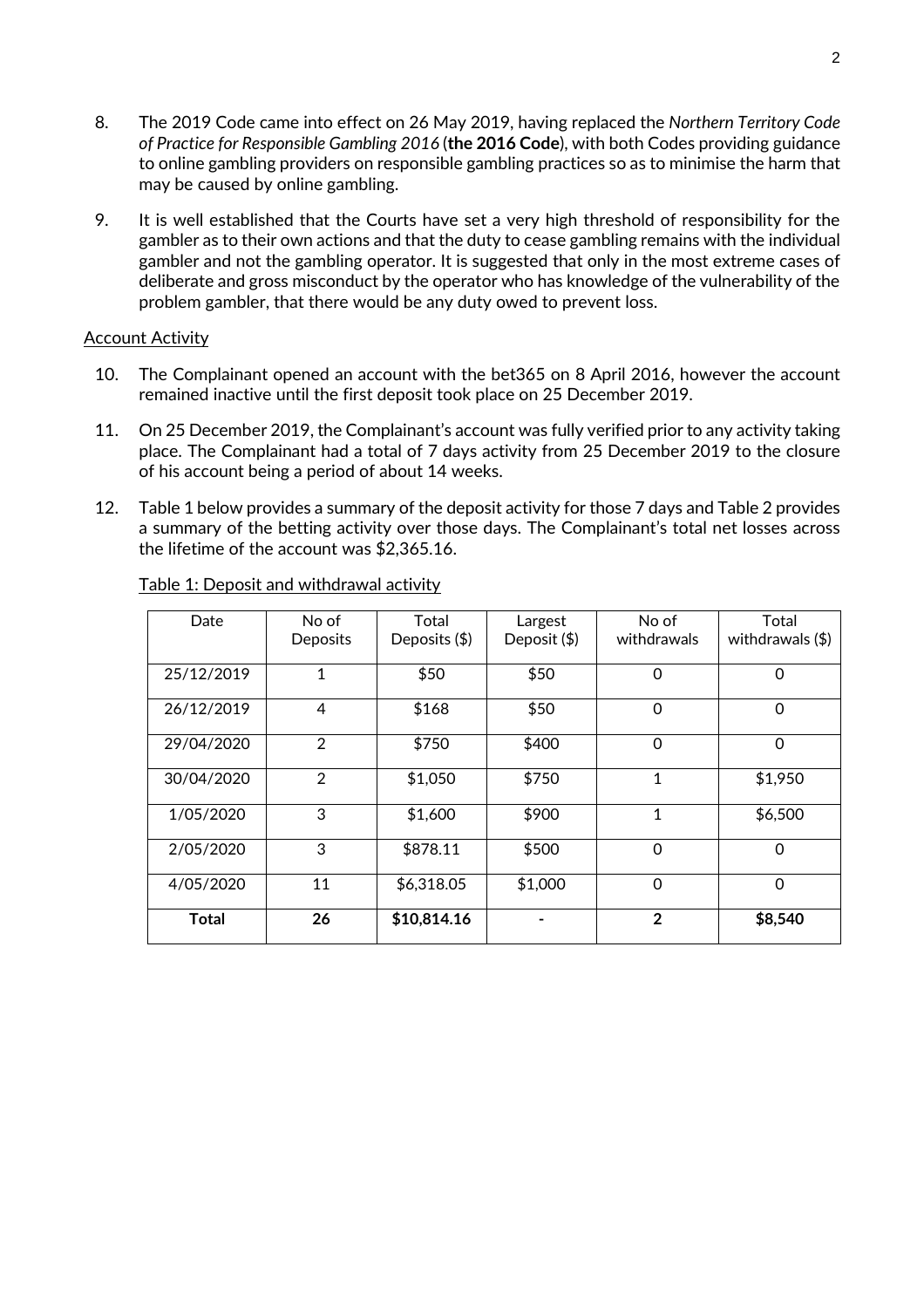Table 2: Betting activity

| Date       | No of<br>bets | Total<br>Stakes (\$) | Average<br>Stake $(\$)$ | Largest<br>Stake $($ \$) | No of<br>returns | Total<br>returns $(\$)$ | <b>Net</b><br>position $(\$)$ |
|------------|---------------|----------------------|-------------------------|--------------------------|------------------|-------------------------|-------------------------------|
| 25/12/2019 | 1             | \$50                 | \$50                    | \$50                     | 0                | $\Omega$                | $-$ \$50                      |
| 26/12/2019 | 4             | \$168                | \$42                    | \$60                     | $\mathbf 0$      | $\Omega$                | $-$ \$168                     |
| 29/04/2020 | 9             | \$2,790              | \$310                   | \$650                    | 3                | \$2,040                 | $-$ \$750                     |
| 30/04/2020 | 4             | \$1,050              | \$262.50                | \$750                    | $\mathbf 1$      | \$1,950                 | \$900                         |
| 1/05/2020  | 44            | \$19,210.68          | \$436.60                | \$1,650                  | 26               | \$24,110.68             | \$4,899                       |
| 2/05/2020  | 31            | \$2,393.11           | \$77.19                 | \$250                    | 7                | \$1,515                 | $-$ \$878.11                  |
| 4/05/2020  | 33            | \$24,935.55          | \$755.62                | \$2,000                  | 6                | \$18,617.50             | $-$ \$6,318.05                |
| Total      | 126           | \$50,597.34          | \$401.57                |                          | 43               | \$48,233.18             | $-$ \$2,365.16                |

Interactions with Complainant by bet365

- 13. In response to the Complainant's dispute, bet365 submits that:
	- a. on 25 December, following the Complainant making his first deposit, a pop-up was prompted to the client for him to confirm if he was happy with his current deposit limit (no limit). The Complainant actively selected to keep his deposit limit set at no limit, which it remained at throughout the life of the account;
	- b. on 21 January 2020, bet365 emailed and sent a web message to the Complainant informing him of ways to ensure he remains in control of his gambling and also detailed the tools bet365 have available, including:
		- i. deposit limits;
		- ii. reality checks;
		- iii. time-outs;
		- iv. self-assessments,
		- v. self-exclusion; and
		- vi. website blocking;
	- c. on 30 March 2020, bet365 sent a further web message to the Complainant reminding him of the tools available, whilst also detailing a new feature available should he wish to take a short break from betting, called 'custom time-out';
	- d. on 30 April 2020, the Complainant contacted bet365 and requested a withdrawal of \$1,950. During that conversation the Complainant also asked if there were any offers available to him as a '*returning customer*' after he had '*put a bit of money through in the last couple of days*'. He was advised that there were no offers available to him at that time. At no point during the telephone conversation did the Complainant display signs of problem gambling; and
	- e. on 4 May 2020, on receipt of the email from the Complainant indicating he may have a "gambling problem / addiction", bet365 immediately suspended his account and permanently excluded his account the next day.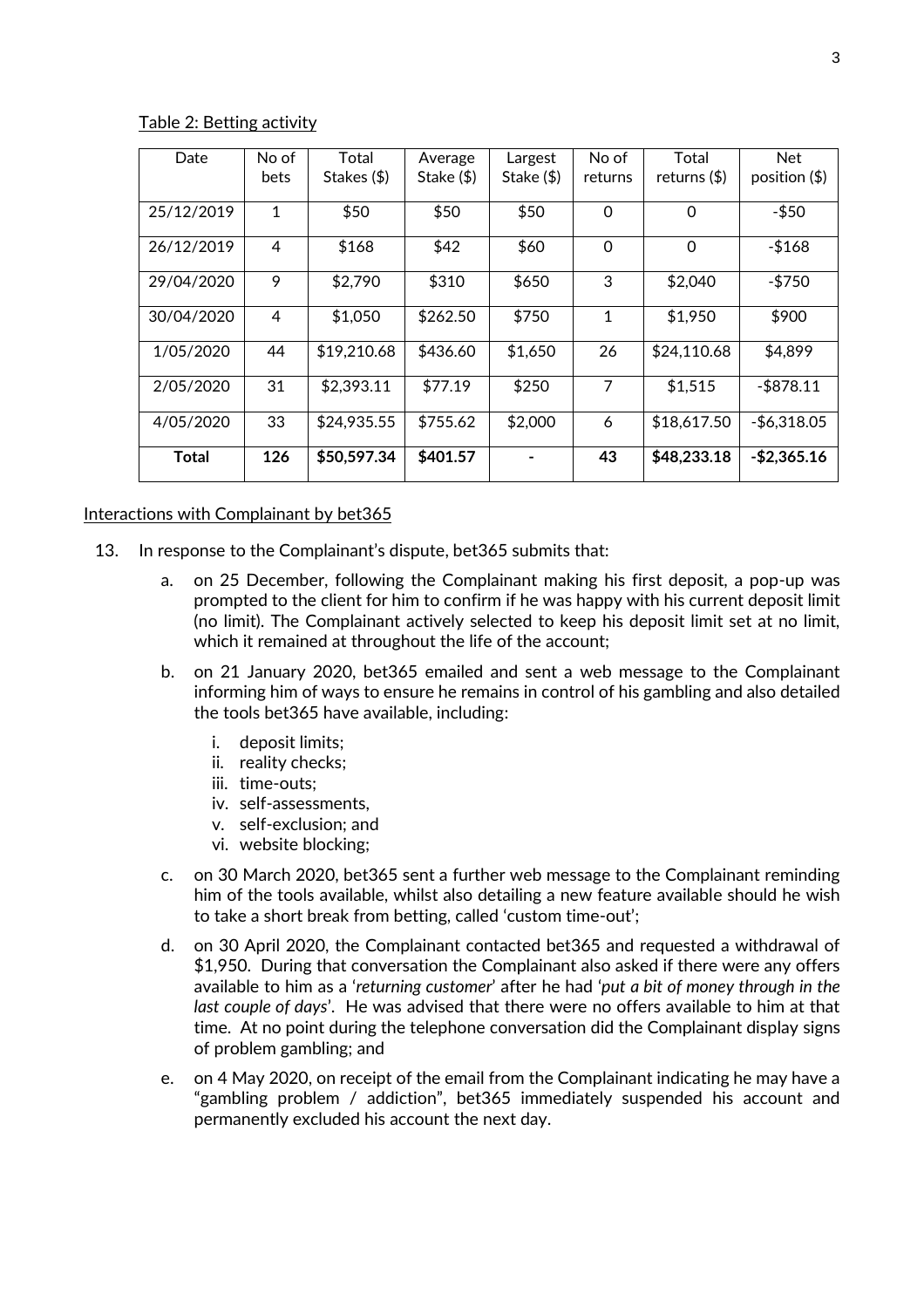- 14. bet365 also submits that it has in place an early risk detection system which identifies a wide range of behaviours that may indicate problem gambling. Where a client is identified by the system, they proactively interact with the client through a range of methods. bet365 advise that at no point during the business relationship with the Complainant did he trigger their early risk detection system.
- 15. bet 365 has informed the Commission that upon initial registration in 2016, a default 'reality check' period of 8 hours was set on the Complainant's account and this remained unchanged throughout the lifetime of the business relationship. bet365 confirmed that on two occasions, being 26 December 2019 at 15:08 hours and 1 May 2020 at 14:55 hours, the Complainant met the 8 hour 'reality check' timeframe noting that this is based on login time and not continuous betting activity.
- 16. When a client reaches the reality check timeframe, a message is prompted and the client is required to select whether they wish to stay logged in or to log out before being able to continue to gamble. The client also has an option to review their account history, use a direct link to the 'Responsible Gambling' section or a direct link to 'Contact Us'. bet365 has confirmed that on both occasions the Complainant selected to remain logged into his account.
- 17. bet365 has confirmed that the Complainant never used the self-exclusion or time-out facilities on his account.

## Red flag behaviours

- 18. The 2019 Code also requires that all sports bookmakers recognise and monitor "red flag behaviours" of its customers which may indicate the customer is experiencing problems with gambling.
- 19. With respect to the obligation that is imposed on all sports bookmakers regarding identifying red flag behaviours, the 2019 Code states among other things:

#### *3.2 Recognising potential problem gamblers*

*Where appropriate, a customer who displays some, or a number, or a repetition of red flag behaviours should be monitored by an online gambling provider and appropriate customer interaction should take place to assist or protect that customer which reasonably corresponds to the circumstances. Online gambling providers should ensure responsible gambling policies and procedures are in place to allow staff to detect and assist customers who may be experiencing problems with gambling.*

20. The Commission has detailed in the 2019 Code that problem gambling red flag behaviours may include, but are not limited to gambling for an extended period; changing gambling patterns; increase in deposit frequency; escalating sums of money deposited; thinking they can control outcomes or believes myths; accusing an online gambling provider of changing payouts or rigging systems; admissions of being drunk or under the influence of other drugs; exhibiting signs of distress such as crying or swearing; expressing guilt or remorse for gambling; verbally abusing staff; threats to property or staff; remarks that may indicate serious overspending; repeatedly commenting about family problems; showing concern about losses and payouts; indicating they need a break from gambling; repeatedly self-excluding from gambling and/or disclosing problems with gambling.